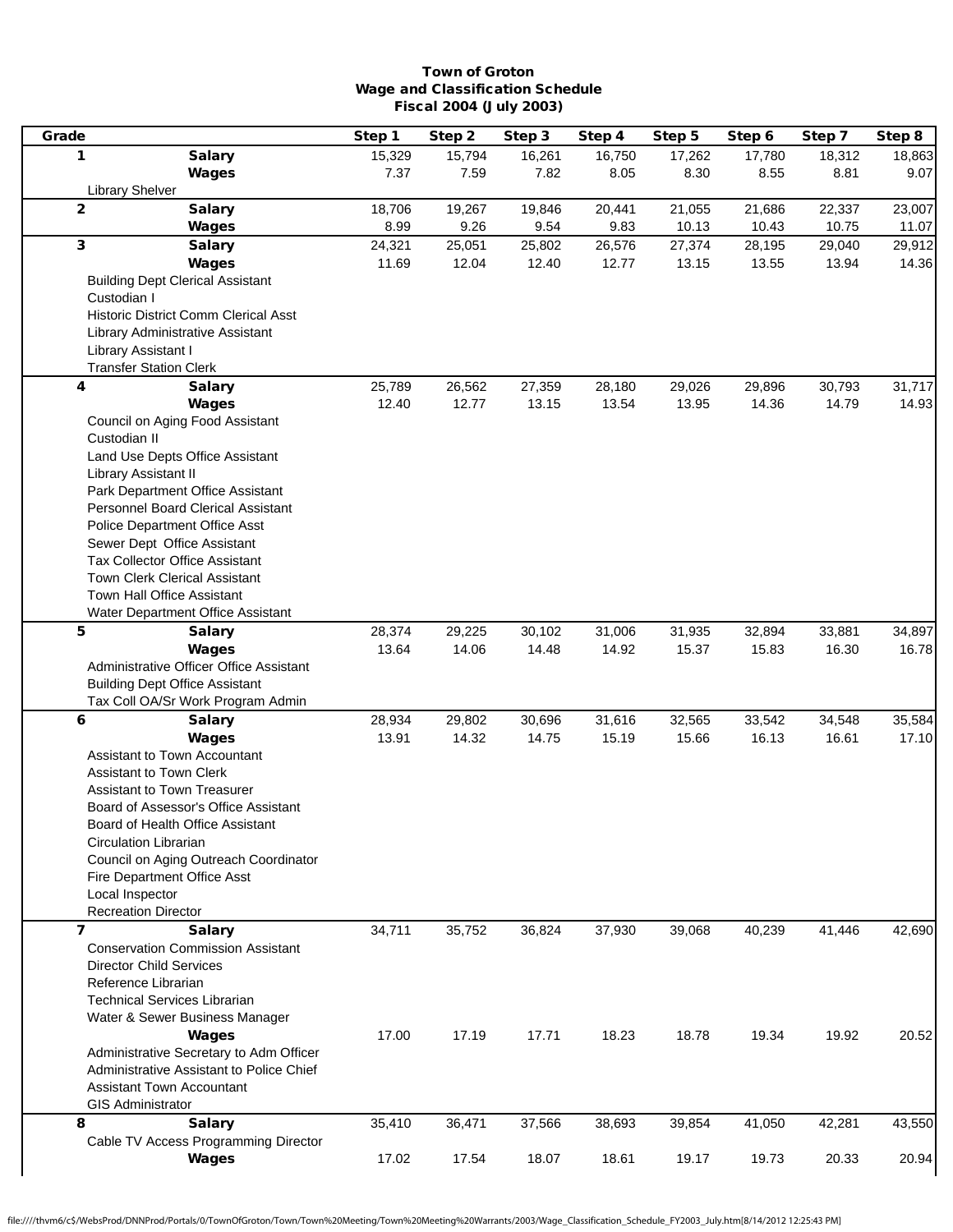| <b>Building Maintenance Supervisor</b><br>Council on Aging Director |        |        |        |        |        |        |        |        |
|---------------------------------------------------------------------|--------|--------|--------|--------|--------|--------|--------|--------|
| 9<br><b>Salary</b>                                                  | 36,109 | 37,192 | 38,307 | 39,457 | 40,640 | 41,860 | 43,115 | 44,409 |
| Water Department Inspector/Auto Cad                                 |        |        |        |        |        |        |        |        |
| Wages                                                               | 17.36  | 17.89  | 18.42  | 18.97  | 19.54  | 20.13  | 20.73  | 21.36  |
| Assistant Tax Collector/Treasurer                                   |        |        |        |        |        |        |        |        |
| Fire Fighter/EMT                                                    |        |        |        |        |        |        |        |        |
| 10<br><b>Salary</b>                                                 | 39,719 | 40,911 | 42,139 | 43,402 | 44,704 | 46,045 | 47,427 | 48,850 |
| <b>Assistant Assessor</b>                                           |        |        |        |        |        |        |        |        |
| Planning Administrator                                              |        |        |        |        |        |        |        |        |
| Wages                                                               | 19.10  | 19.67  | 20.26  | 20.87  | 21.49  | 22.14  | 22.80  | 23.49  |
|                                                                     |        |        |        |        |        |        |        |        |
| 11<br><b>Salary</b>                                                 | 40,511 | 41,726 | 42,979 | 44,268 | 45,596 | 46,964 | 48,372 | 49,824 |
| Wages                                                               | 19.48  | 20.06  | 20.66  | 21.28  | 21.92  | 22.58  | 23.25  | 23.95  |
| <b>Transfer Station Supervisor</b>                                  |        |        |        |        |        |        |        |        |
| 12<br><b>Salary</b>                                                 | 42,538 | 42,955 | 45,129 | 46,483 | 47,877 | 49,313 | 50,793 | 52,317 |
| Water Department Manager                                            |        |        |        |        |        |        |        |        |
| Wages                                                               | 20.45  | 21.07  | 21.69  | 22.34  | 23.02  | 23.71  | 24.43  | 25.16  |
| 13<br><b>Salary</b>                                                 | 45,101 | 46,454 | 47,847 | 49,283 | 50,761 | 52,285 | 53,853 | 55,469 |
| <b>Library Director</b><br>Town Accountant                          |        |        |        |        |        |        |        |        |
| Wages                                                               | 21.68  | 22.33  | 23.00  | 23.70  | 24.40  | 25.14  | 25.88  | 26.66  |
| 14<br><b>Salary</b>                                                 | 48,712 | 50,173 | 51,679 | 53,229 | 54,826 | 56,470 | 58,165 | 59,909 |
| Building Inspector/Zoning Officer                                   |        |        |        |        |        |        |        |        |
| Wages                                                               | 23.42  | 24.12  | 24.85  | 25.60  | 26.38  | 27.17  | 27.99  | 28.83  |
| 15<br><b>Salary</b>                                                 | 50,179 | 51,684 | 53,235 | 54,833 | 56,477 | 58,171 | 59,916 | 61,714 |
| Wages                                                               | 24.12  | 24.85  | 25.60  | 26.38  | 27.17  | 27.99  | 28.83  | 29.69  |
| Police Lieutenant                                                   |        |        |        |        |        |        |        |        |
| 16<br><b>Salary</b>                                                 | 51,181 | 52,717 | 54,298 | 55,927 | 57,605 | 59,333 | 61,112 | 62,946 |
| Administrative Officer                                              |        |        |        |        |        |        |        |        |
| Wages                                                               | 24.61  | 25.35  | 26.11  | 26.89  | 27.70  | 28.53  | 29.38  | 30.26  |
| Police Captain                                                      |        |        |        |        |        |        |        |        |
| 17<br><b>Salary</b>                                                 | 53,744 | 55,356 | 57,017 | 58,727 | 60,489 | 62,303 | 64,172 | 66,097 |
| <b>Fire Chief</b>                                                   |        |        |        |        |        |        |        |        |
| Wages                                                               | 25.84  | 26.61  | 27.41  | 28.22  | 29.07  | 29.95  | 30.84  | 31.77  |
| 18<br><b>Salary</b>                                                 | 61,803 | 63,658 | 65,568 | 67,534 | 69,560 | 71,648 | 73,797 | 76,011 |
| Police Chief                                                        |        |        |        |        |        |        |        |        |
| Wages                                                               | 29.71  | 30.61  | 31.53  | 32.47  | 33.44  | 34.45  | 35.48  | 36.55  |
| 19<br><b>Salary</b>                                                 | 67,534 | 69,561 | 71,648 | 73,797 | 76,010 | 78,291 | 80,639 | 83,059 |
| <b>Wages</b>                                                        | 32.34  | 33.31  | 34.31  | 35.34  | 36.40  | 37.50  | 38.62  | 39.78  |
| 20<br><b>Salary</b>                                                 | 73,797 | 76,010 | 78,291 | 80,639 | 83,059 | 85,550 | 88,117 | 90,761 |
|                                                                     |        |        |        | 38.62  | 39.78  |        | 42.21  | 43.47  |

| Deputy Chief                        | 15,759 | Voted October 18, 1999:        |
|-------------------------------------|--------|--------------------------------|
| Captain                             | 19.48  | On-call Stipend \$4.00 per day |
| Lieutenant                          | 19.09  | On-call Stipend \$4.00 per day |
| Firefighter                         | 16.69  | On-call Stipend \$4.00 per day |
| <b>Probationary Firefighter</b>     | 13.91  | On-call Stipend \$4.00 per day |
| <b>Emergency Medical Service</b>    |        |                                |
| Director                            | 9,243  |                                |
| <b>Assistant Director</b>           | 4.567  |                                |
| <b>Emergency Medical Technician</b> | 16.69  |                                |
| Rescue Personnel                    | 16.69  |                                |
| <b>Recreation</b>                   |        |                                |
| Head Lifeguard                      | 12.40  |                                |
| Lifequard                           | 9.54   |                                |
| <b>Water Department</b>             |        |                                |
| <b>Engineering Consulting</b>       | 7,593  |                                |
|                                     |        |                                |